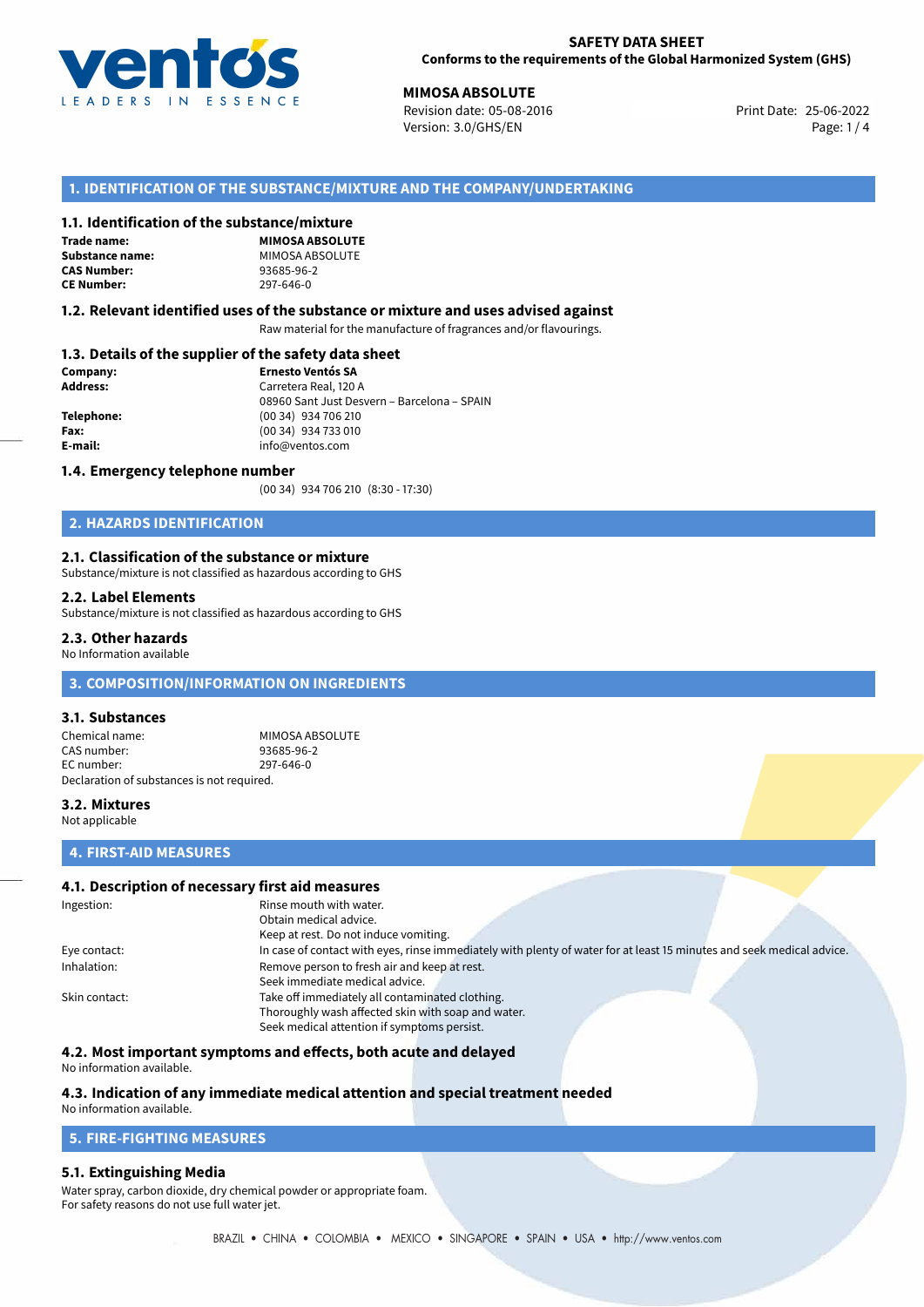

# **MIMOSA ABSOLUTE**<br>
Revision date: 05-08-2016<br> **Print Date: 25-06-2022**

Revision date: 05-08-2016 Version: 3.0/GHS/EN Page: 2 / 4

### **5.2. Special hazards arising from the substance or mixture**

Known or Anticipated Hazardous Products of Combustion: Emits toxic fumes under fire conditions.

#### **5.3. Advice for firefighters**

High temperatures can lead to high pressures inside closed containers. Avoid inhalation of vapors that are created. Use appropriate respiratory protection. Do not allow spillage of fire to be poured into drains or watercourses. Wear self-contained breathing apparatus and protective clothing.

# **6. ACCIDENTAL RELEASE MEASURES**

#### **6.1. Personal precautions, protective equipment and emergency procedures**

Evacuate surronding areas. Ensure adequate ventilation. Keep unnecessary and unprotected personnel from entering. Do not breathe vapor/spray. Avoid contact with skin and eyes. Information regarding personal protective measures: see section 8.

#### **6.2. Environmental precautions**

To avoid possible contamination of the environment, do not discharge into any drains, surface waters or groundwaters.

#### **6.3. Methods and materials for containment and cleaning up**

Cover with an inert, inorganic, non-combustible absorbent material (e.g. dry-lime, sand, soda ash). Place in covered containers using non-sparking tools and transport outdoors. Avoid open flames or sources of ignition (e.g. pilot lights on gas hot water heater). Ventilate area and wash spill site after material pickup is complete.

#### **6.4. Reference to other sections**

Information regarding exposure controls, personal protection and disposal considerations can be found in sections 8 and 13.

# **7. HANDLING AND STORAGE**

#### **7.1. Precautions for safe handling**

Do not store or handle this material near food or drinking water. Do not smoke. Avoid contact with the eyes, skin and clothing. Wear protective clothing and use glasses. Observe the rules of safety and hygiene at work. Keep in the original container or an alternative made from a compatible material.

#### **7.2. Conditions for safe storage, including any incompatibilities**

Store in tightly closed and preferably full containers in a cool, dry and ventilated area, protected from light. Keep away from sources of ignition (e.g. hot surfaces, sparks, flame and static discharges). Keep away from incompatible materials (see section 10).

#### **7.3. Specific end use(s)**

No information available.

### **8. EXPOSURE CONTROLS AND PERSONAL PROTECTION**

#### **8.1. Control parameters**

Components with occupational exposure limits: None known.

#### **8.2. Exposure controls**

Measures should be taken to prevent materials from being splashed into the body. Provide adequate ventilation, according to the conditions of use. Use a mechanical exhaust if required.

#### **8.3. Individual protection measures, such as personal protective equipment**

acceptable levels.

| Eye/Face protection:             | Chemical safety goggles are recommended. Wash contaminated goggles before reuse.                                      |  |  |  |  |
|----------------------------------|-----------------------------------------------------------------------------------------------------------------------|--|--|--|--|
| Hand Protection:                 | Chemical-resistant gloves are recommended. Wash contaminated gloves before reuse.                                     |  |  |  |  |
| Body protection:                 | Personal protective equipment for the body should be selected based on the task being performed and the risks         |  |  |  |  |
|                                  | involved.                                                                                                             |  |  |  |  |
| <b>Respiratory Protection:</b>   | In case of insufficient ventilation, use suitable respiratory equipment.                                              |  |  |  |  |
| Environmental exposure controls: | Emissions from ventilation or process equipment should be checked to ensure they comply with environmental            |  |  |  |  |
|                                  | protection legislation.                                                                                               |  |  |  |  |
|                                  | In some cases, filters or engineering modifications to the process equipment will be necessary to reduce emissions to |  |  |  |  |
|                                  |                                                                                                                       |  |  |  |  |

# **9. PHYSICAL AND CHEMICAL PROPERTIES**

# **9.1. Information on basic physical and chemical properties**

Appearance: Solid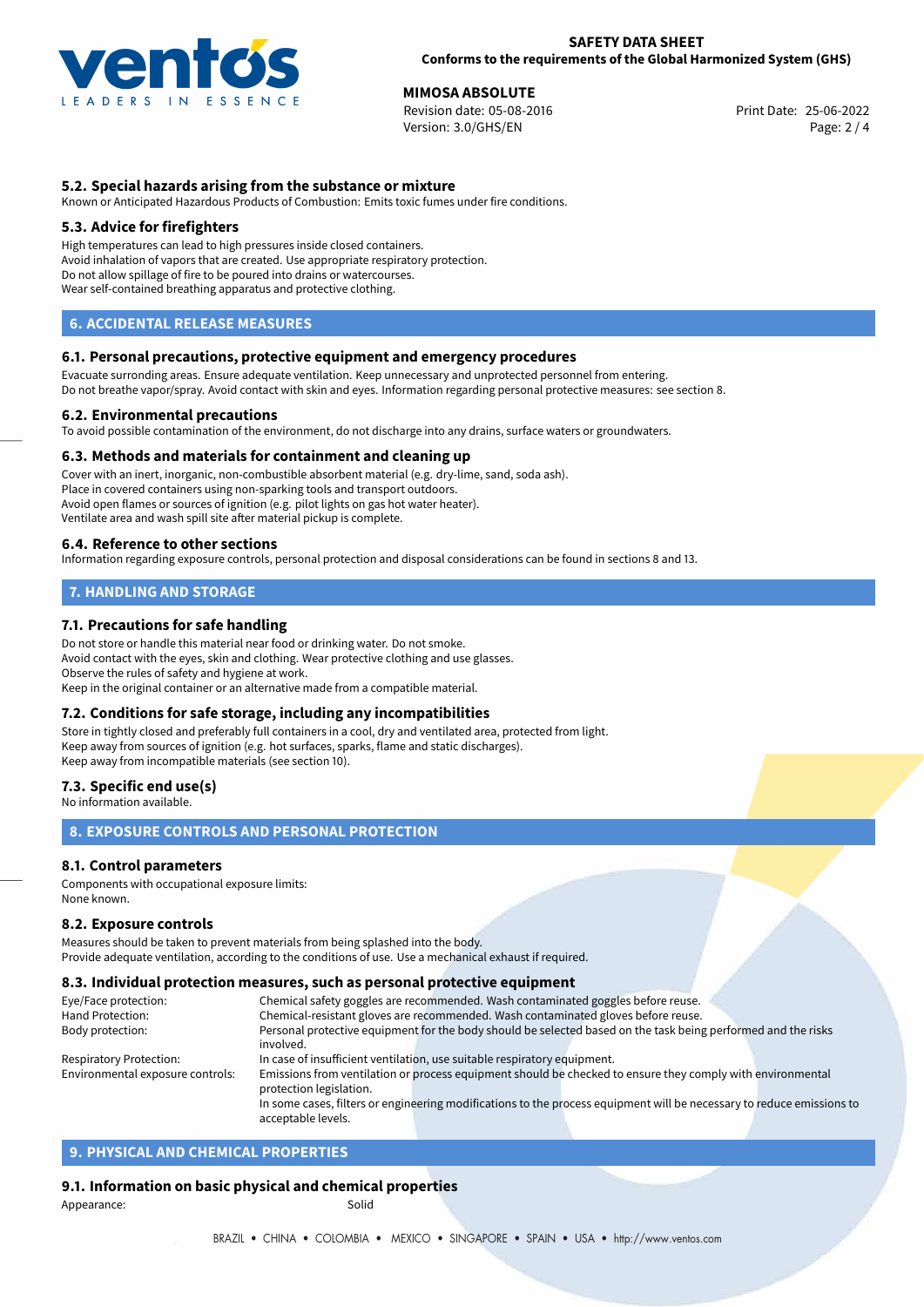

25-06-2022 **MIMOSA ABSOLUTE** Revision date: 05-08-2016 Print Date: Version: 3.0/GHS/EN Page: 3 / 4

Colour: Conforms to standard Odour: Conforms to standard Odour theshold: Not determined pH: Not determined Melting point/freezing point: Not determined Boling point/boiling range: Not determined Flash point: 101 °C Evaporation rate: Not determined Flammability: Not determined Lower flammability/Explosive limit: Not determined Upper flammability/Explosive limit: Not determined Vapour pressure: Not determined Vapour Density: Vapour Density: Density: Not determined Relative density: Not determined Water solubility: **INSOLUBLE IN WATER** Solubility in other solvents: Not determined Partition coefficient n-octanol/water: Not determined Auto-ignition temperature: Not determined Decomposition temperature: Not determined Viscosity, dynamic: Not determined Viscosity, kinematic: Not determined Explosive properties: Not determined Oxidising properties: Not determined

### **10. STABILITY AND REACTIVITY**

#### **10.1. Reactivity**

No hazardous reactions if stored and handled as prescribed/indicated.

#### **10.2. Chemical stability**

The product is stable if stored and handled as prescribed/indicated.

#### **10.3. Possibility of hazardous reactions**

No hazardous reactions if stored and handled as prescribed/indicated.

#### **10.4. Conditions to Avoid**

Conditions to Avoid: Excessive heat, flame or other ignition sources.

#### **10.5. Incompatible materials**

Avoid contact with strong acids and bases and oxidizing agents.

#### **10.6. Hazardous decomposition products**

During combustion may form carbon monoxide and unidentified organic compounds.

# **11. TOXICOLOGICAL INFORMATION**

| <b>Acute toxicity</b>             | Based on the data available, the criteria for classification are not met. |
|-----------------------------------|---------------------------------------------------------------------------|
| <b>Skin corrosion/irritation</b>  | Based on the data available, the criteria for classification are not met. |
| Serious eye damage/irritation     | Based on the data available, the criteria for classification are not met. |
| Respiratory or skin sensitisation | Based on the data available, the criteria for classification are not met. |
| <b>Germ cell mutagenicity</b>     | Based on the data available, the criteria for classification are not met. |
| Carcinogenicity                   | Based on the data available, the criteria for classification are not met. |
| <b>Reproductive toxicity</b>      | Based on the data available, the criteria for classification are not met. |
| <b>STOT-single exposure</b>       | Based on the data available, the criteria for classification are not met. |
| <b>STOT-repeated exposure</b>     | Based on the data available, the criteria for classification are not met. |
| <b>Aspiration hazard</b>          | Based on the data available, the criteria for classification are not met. |
|                                   |                                                                           |